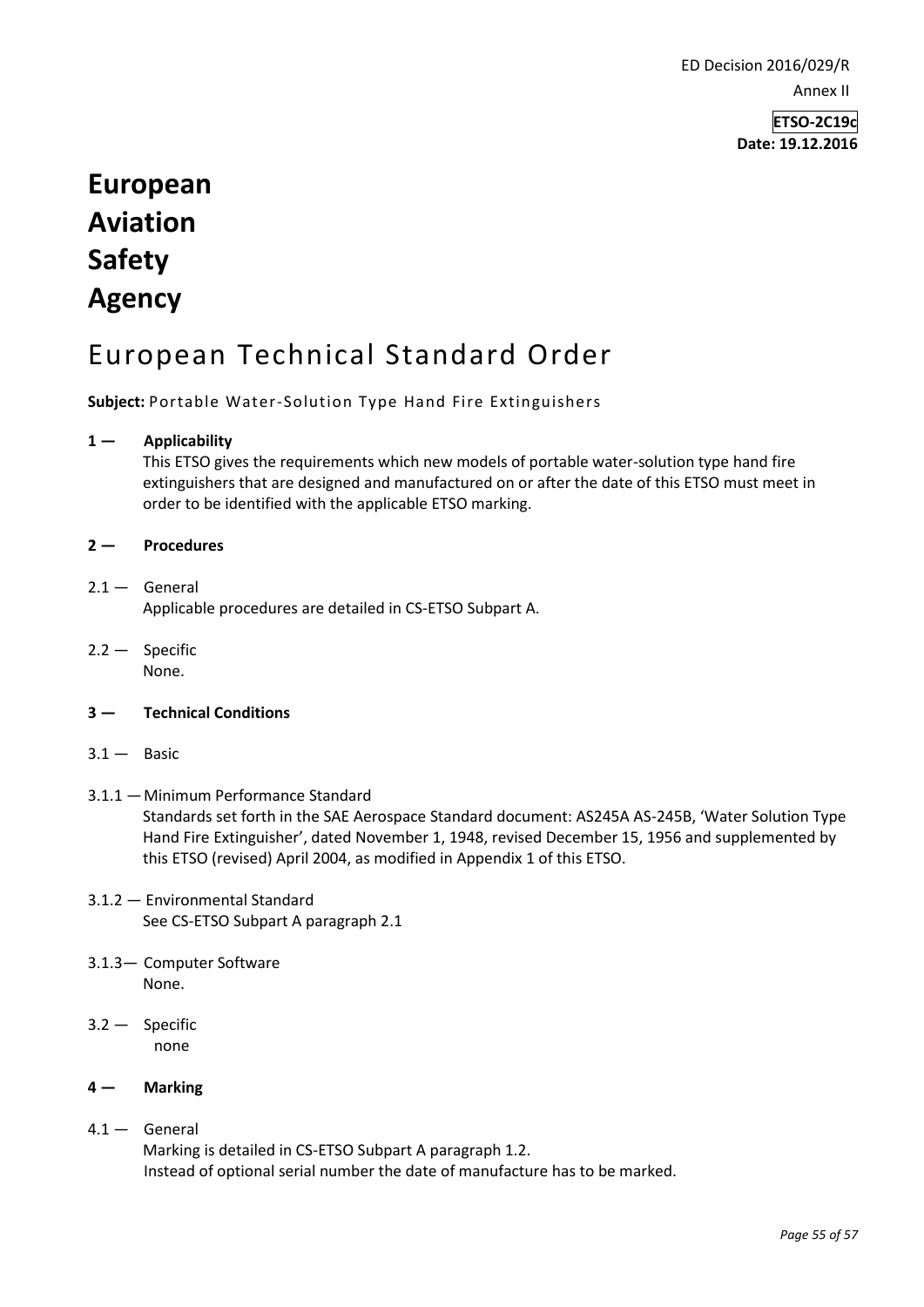ED Decision 2016/029/R Annex II

**ETSO-2C19c Date: 19.12.2016**

# 4.2 — Specific As specified in the SAE Aerospace Standard document AS245A AS245B paragraph 3.2.

**5 — Availability of Referenced Document**  See CS-ETSO Subpart A paragraph 3